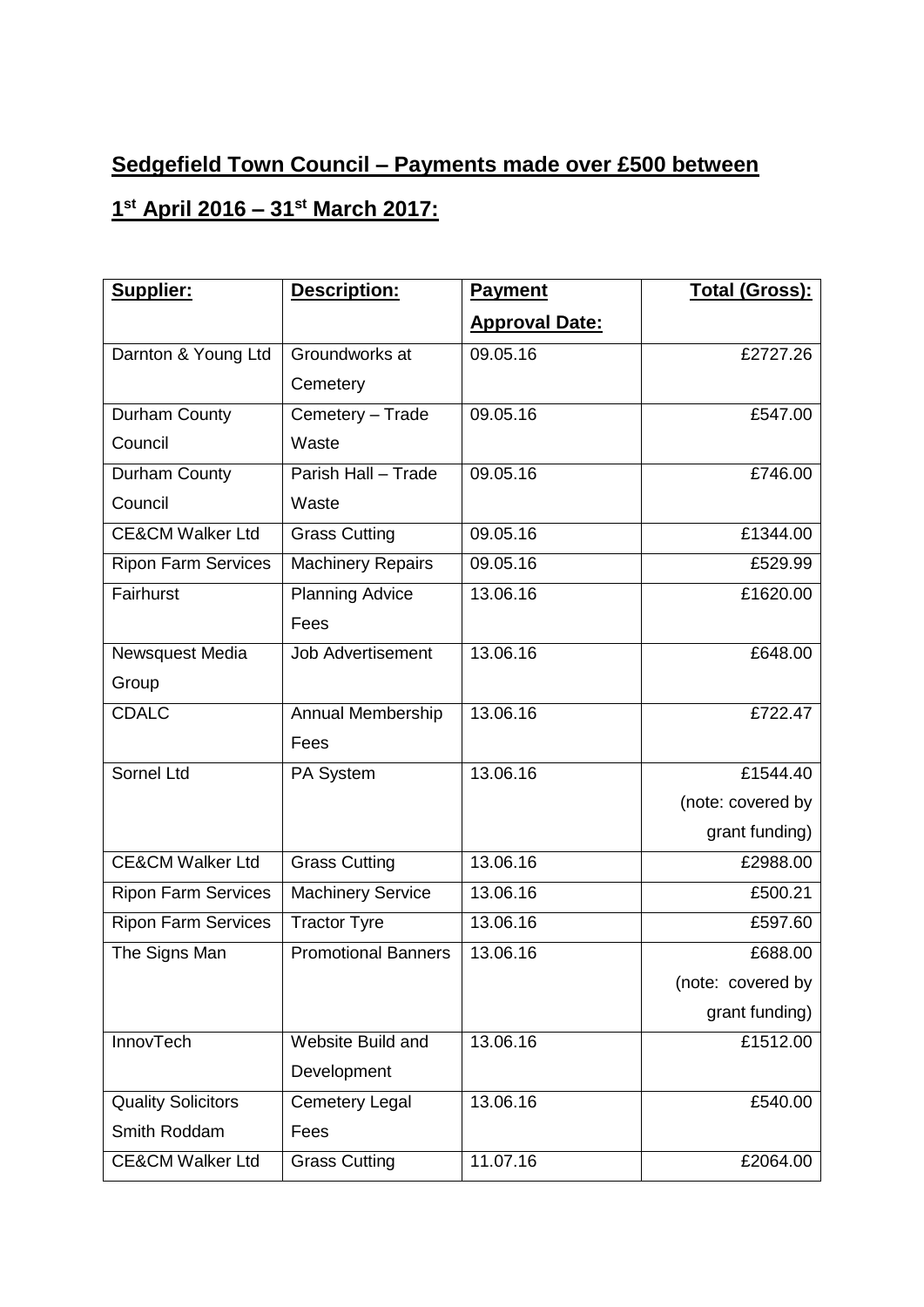| Supplier:                   | Description:                  | <b>Payment Approval</b> | Total (Gross):    |
|-----------------------------|-------------------------------|-------------------------|-------------------|
|                             |                               | Date:                   |                   |
| Northern Powergrid          | Electricity                   | 08.08.16                | £2983.98          |
|                             | Connection                    |                         |                   |
| <b>CE&amp;CM Walker Ltd</b> | <b>Grass Cutting</b>          | 08.08.16                | £2208.00          |
| Furnitubes                  | <b>Bench</b>                  | 08.08.16                | £723.60           |
|                             |                               |                         | (note: recharged) |
| Darlington Borough          | <b>Bedding Plants</b>         | 08.08.16                | £2854.99          |
| Council                     |                               |                         |                   |
| Peart Fencing               | <b>Cemetery Compound</b>      | 12.09.16                | £1373.14          |
|                             | Fencing                       |                         |                   |
| <b>JPL</b>                  | <b>Installation of Boiler</b> | 12.09.16                | £4617.41          |
|                             | - Parish Hall                 |                         |                   |
| N Burchett Carpentry        | Various Joinery               | 12.09.16                | £1911.00          |
| & Joinery Services          | <b>Works in Parish Hall</b>   |                         |                   |
|                             | and on Village                |                         |                   |
|                             | Greens                        |                         |                   |
| <b>CE&amp;CM Walker Ltd</b> | <b>Grass Cutting</b>          | 12.09.16                | £2478.00          |
| <b>BDO</b>                  | <b>External Audit Fees</b>    | 10.10.16                | £996.00           |
| <b>Peart Fencing</b>        | <b>Cemetery Fencing</b>       | 10.10.16                | £5763.49          |
| <b>CE&amp;CM Walker Ltd</b> | <b>Grass Cutting</b>          | 10.10.16                | £2064.00          |
| Quinshield                  | <b>Electrical Cabinet</b>     | 14.11.16                | £958.80           |
| Lloyd Ltd                   | <b>Winter Gritting</b>        | 14.11.16                | £3396.00          |
|                             | Equipment                     |                         | (note: covered by |
|                             |                               |                         | grant funding)    |
| <b>CE&amp;CM Walker Ltd</b> | <b>Grass Cutting</b>          | 14.11.16                | £924.00           |
| Darnton & Young Ltd         | <b>Cemetery Compound</b>      | 14.11.16                | £798.00           |
|                             | <b>Groundworks</b>            |                         |                   |
| <b>JRB Enterprise Ltd</b>   | Dog Bags                      | 14.11.16                | £791.16           |
| <b>G2 Fireworks</b>         | <b>Fireworks</b>              | 14.11.16                | £3600.00          |
| Darlington Borough          | <b>Bedding Plants</b>         | 05.12.16                | £1246.87          |
| Council                     |                               |                         |                   |
| <b>AW Treecare</b>          | Treeworks - Village           | 09.01.17                | £576.00           |
|                             | Green                         |                         |                   |
|                             |                               |                         |                   |
|                             |                               |                         |                   |